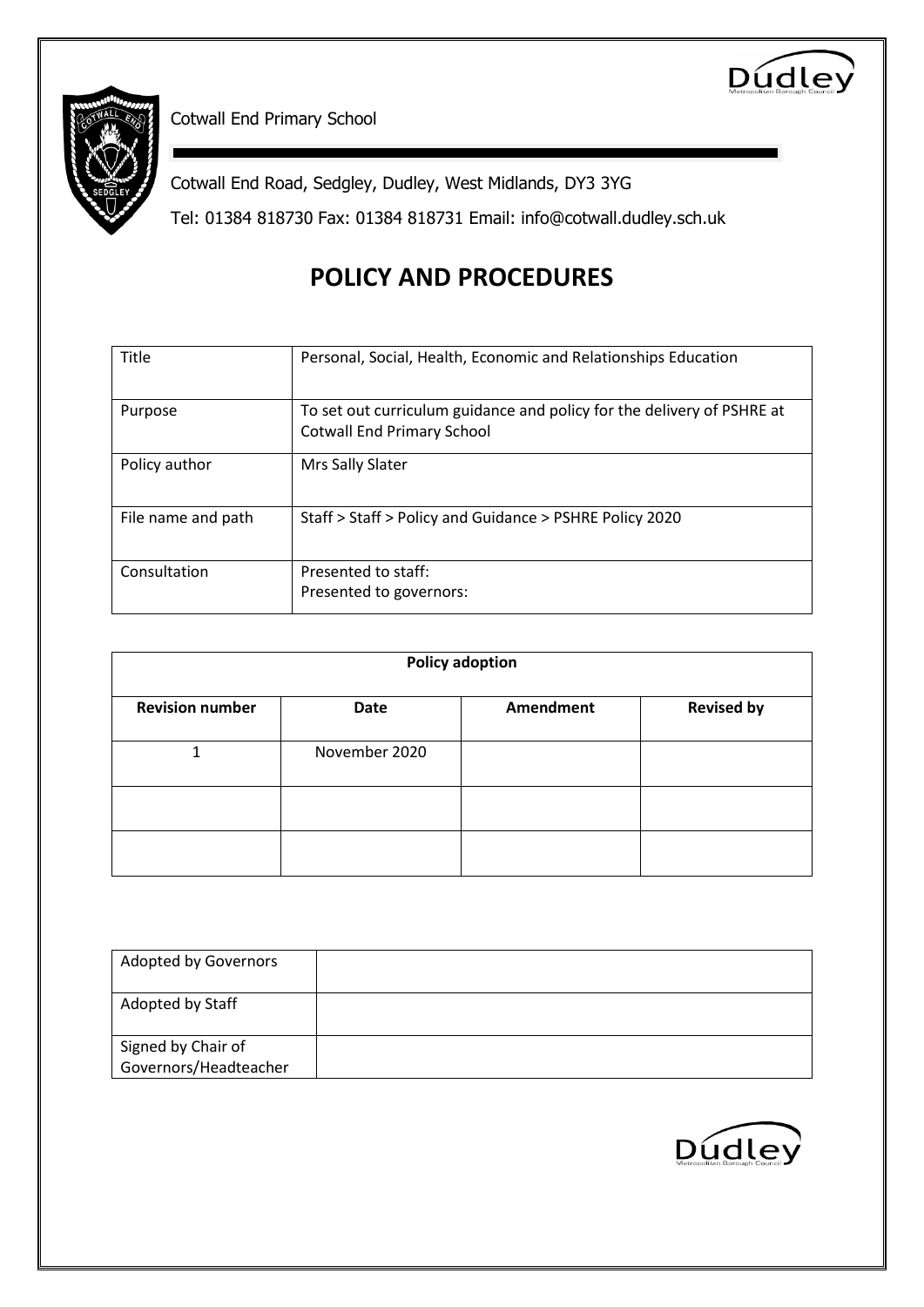# **Cotwall End Primary School**

# **PSHE and RSE Policy**

# **Updated September 2020**

## **Introduction**

This policy clarifies the approach that Cotwall End takes towards teaching Physical, Social, Health and Economic Education, known as PSHE and Relationships Education.

As a maintained primary school, from September 2020, we must provide relationship and health education (RE and HE) to all pupils as per section 34 of the Children and Social Work Act 2017 (See appendix 1 and 2 for the end of primary expectations for pupils). We already deliver a comprehensive PSHE curriculum, but have taken this opportunity to review and adjust to meet the Department of Education (DfE) expectations. From September 2020 onwards health and relationship education will be taught as part of our PSHE curriculum and will be known as PSHRE (Personal, Social, Health, Relationships and Economic Education).

Our PSHRE programme promotes the spiritual, moral, cultural, mental and physical development of pupils at Cotwall End, preparing them for the opportunities, responsibilities and experiences of later life. Pupils at Cotwall End can benefit from an education that keeps them safe, healthy and prepared for the realities of modern life; supporting them to thrive in a time of rapid change.

### Relationships and Sex Education (RSE)

As a primary school, we are not required to provide sex education apart from the elements included in the primary science curriculum (biological/ reproductive aspects). However, the Department of Education 'continues to recommend that all primary schools should have a sex education programme tailored to the age and the physical and emotional maturity of pupils'. As part of their PSHRE lessons (health education) pupils in Years 5 and 6 will receive stand-alone puberty lessons, delivered by a trained health professional.

Relationships education focuses on teaching the fundamental building blocks and characteristics of positive relationships including:

• Families and people who care for me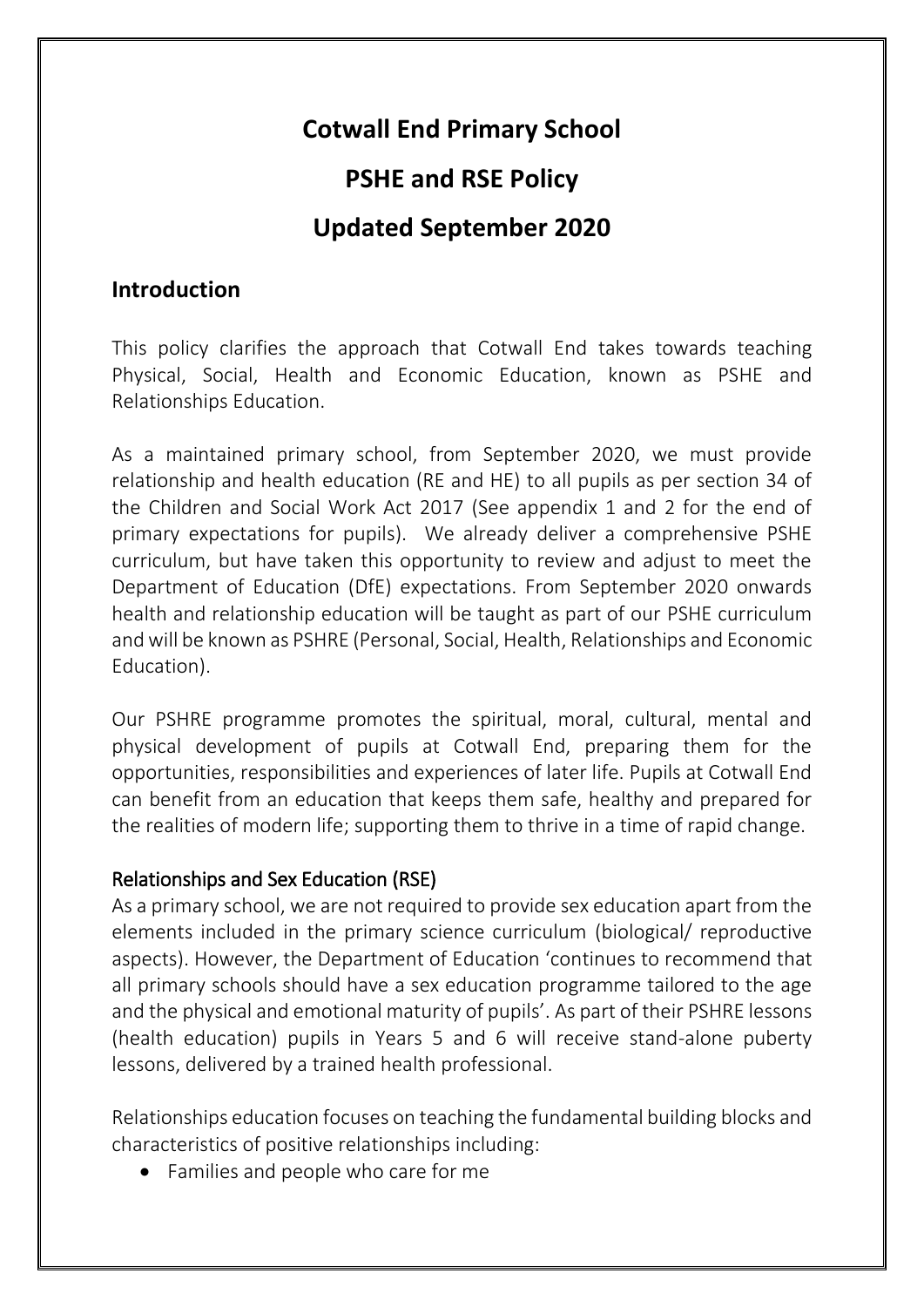- Caring friendships
- Respectful relationships
- Online relationships
- Being safe

At Cotwall End, Relationships education is embedded within the new PSHRE curriculum and is taught in a way which is complementary to the wider ethos, values and principles of our school. It includes learning about the body, feelings, beliefs, relationships, rights and responsibilities and knowing how and when to ask for help if needed. It involves acquiring information, developing skills and forming positive beliefs, values and attitudes. It will enable our children to learn about the emotional, social and physical aspects of growing up, relationships and health. It will equip our children and young people with accurate information, positive values and the skills to enjoy healthy, safe and positive relationships. Additionally, it will allow them to celebrate their uniqueness and to take responsibility for their health and wellbeing both now and in the future.

# Right to Withdraw

Parents do not have the right to withdraw their children from relationships education. However, they do have the right to withdraw their children from the non-statutory/non-science components of sex education within PSHE. At Cotwall End these aspects will not be being delivered.

# PSHRE Curriculum Statement

At Cotwall End, personal, social, health, economic and relationship education is an embedded part of our broad and balanced curriculum. Pupils' spiritual, moral and social and cultural (SMSC) development is at the heart of our school ethos. British values are promoted through the overarching aims and objectives of PSHE supporting our children to become healthy and responsible members of society, as well as preparing them for life and work in modern Britain.

# PSHE and RE Statement of Intent

The overarching intent of our PSHRE curriculum is to deliver a curriculum which is accessible to all and that will maximise the outcomes for every child so that they know more, remember more and understand more. We intend to build a PSHRE curriculum which develops learning and results in the acquisition of knowledge and skills which enables children to access the wider curriculum and to prepare them for being a global citizen. At Cotwall End Primary School, PSHRE enables our children to become healthy, independent and responsible members of society. It aims to help them understand how they are developing personally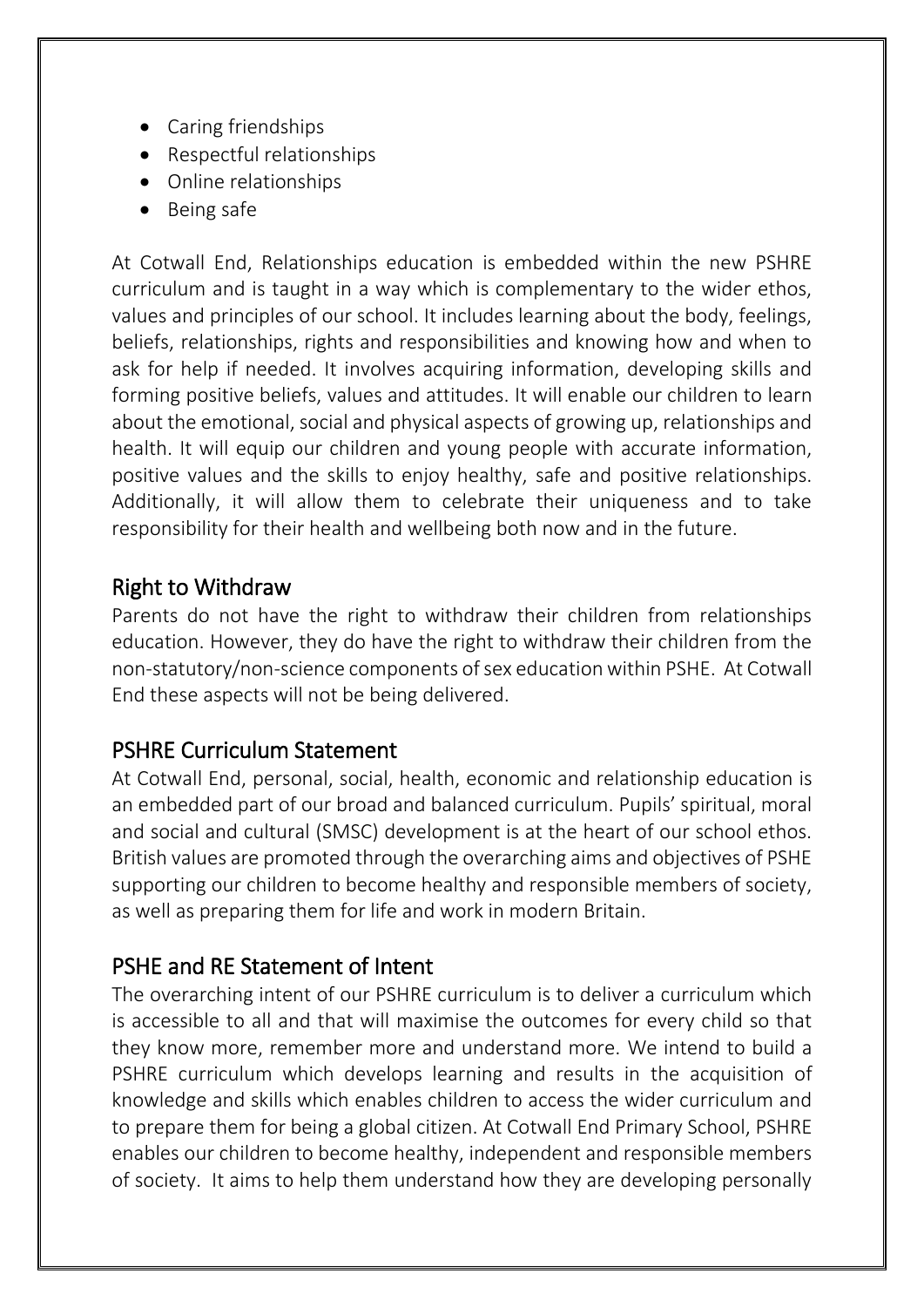and socially, and tackles many of the moral, social and cultural issues that are a normal part of growing up. We provide our children with opportunities for them to learn about rights and responsibilities and appreciate what it means to be a member of a diverse society. Our children are encouraged to develop their sense of self-worth by playing a positive role in contributing to school life and the wider community.

## Implementation

We follow a thematic programme of study based upon the PSHE Association's Primary Scheme of Work, which is recommended by the Department for Education.

Our scheme of work has three core themes, the same for each key stage. The scheme of work can be viewed on our website (Appendix 3). Each core theme is divided into three topic areas.

### Core Theme 1: Relationships

- Families and Friendships
- Safe Relationships
- Respecting Ourselves and Others

### Core Theme 2: Living in the Wider World

- Belonging to a Community
- Media Literacy and Digital resilience
- Money and Work

### Core Theme 3: Health and Wellbeing

- Physical Health and Mental Wellbeing
- Growing and Changing
- $\bullet$  keeping Safe

Whilst PSHRE is split into three separate core themes, in reality there will always be extensive overlap. PSHRE education addresses both pupils' direct experience and preparation for their future. Therefore, we feel it is vital that we provide a spiral programme of knowledge, skills and attribute development, where prior learning is continually revisited, reinforced and extended in age and key stage appropriate contexts. We feel that PSHRE should reflect the universal needs shared by all pupils as well as the specific needs of the children at our school.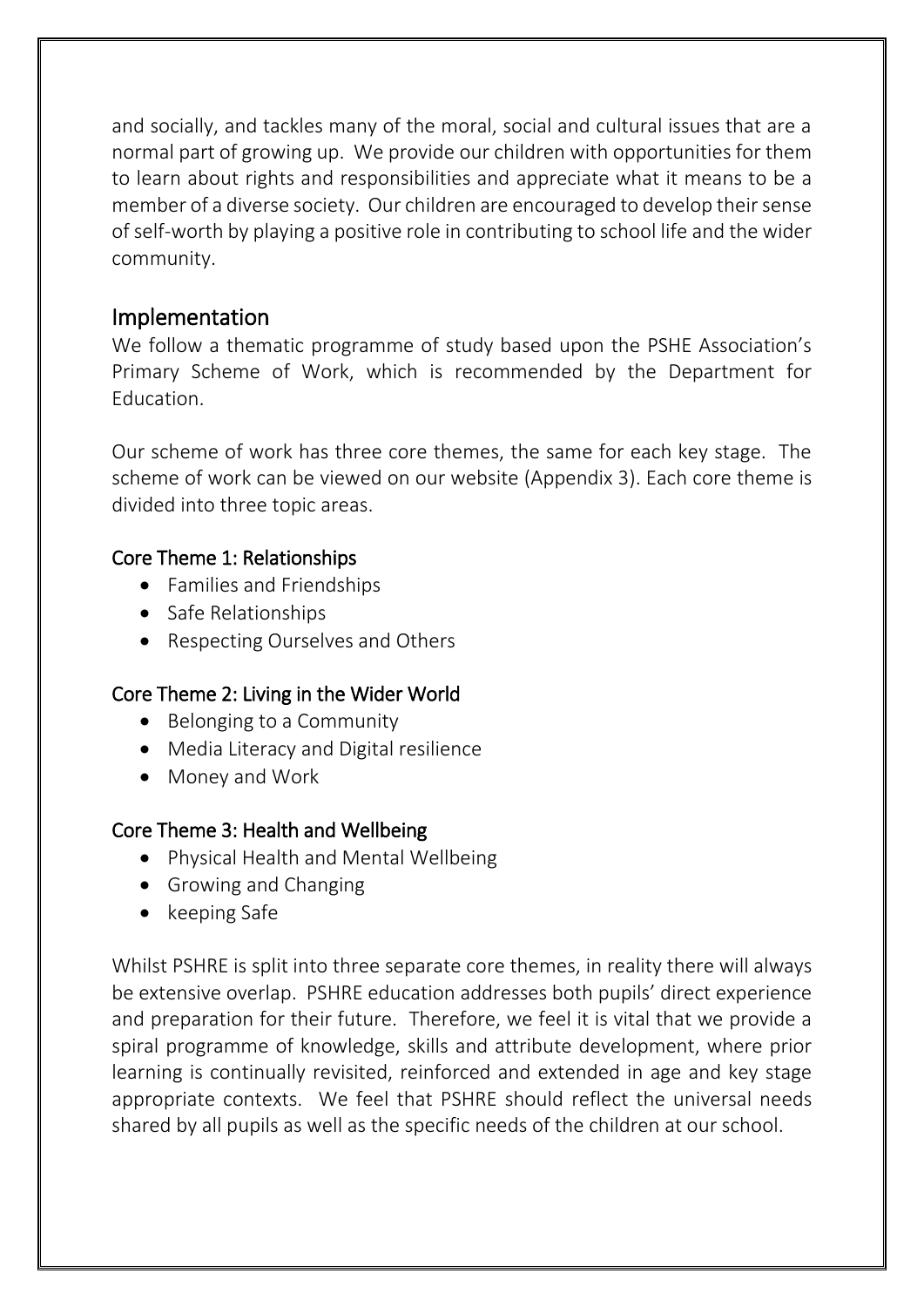# Organisation and Provision

At Cotwall End we teach PSHRE in a variety of ways. We have dedicated PSHRE curriculum time where lessons are delivered discretely by teachers and sometimes, by teaching assistants. We pride ourselves on providing a creative and literary based curriculum for our children and therefore learning objectives from our PSHRE schemes of work will often be embedded within other subjects including English and the humanities; giving the learning a real context. Furthermore, due to our desire to continuously promote healthy, active lifestyles there is additional coverage within science and physical education lessons. Additionally, coverage of PSHRE objectives will often be seen in religious education lessons as we strive to take every opportunity to develop our pupils as good citizens.

In addition, PSHRE is developed through whole-school activities and events *such as*:

- School Council: representatives from each class meet regularly to discuss school matter
- Whole School Charity week this occurs yearly and is run by the School Council
- Anti-Bullying Ambassadors *with new ambassadors trained each year through the Diana Award.*
- School Value passports children are rewarded each term for behaviour which reflects each of our school Values.
- Weekly Praise Assemblies which focus on our School Values.
- We offer three residential visits every year involving years 2, 5 and 6. These visits have a particular focus on developing pupils' self-esteem and independence whilst giving them opportunities for additional cultural experiences
- Yearly whole school theatre visit.
- $\bullet$  Healthy Eating incentive Kevin the Carrot is awarded weekly to the healthiest class
- Citizenship Cup (parents are invited to nominate their own children for their contributions within the community)
- Visiting speakers
- Variety of after school clubs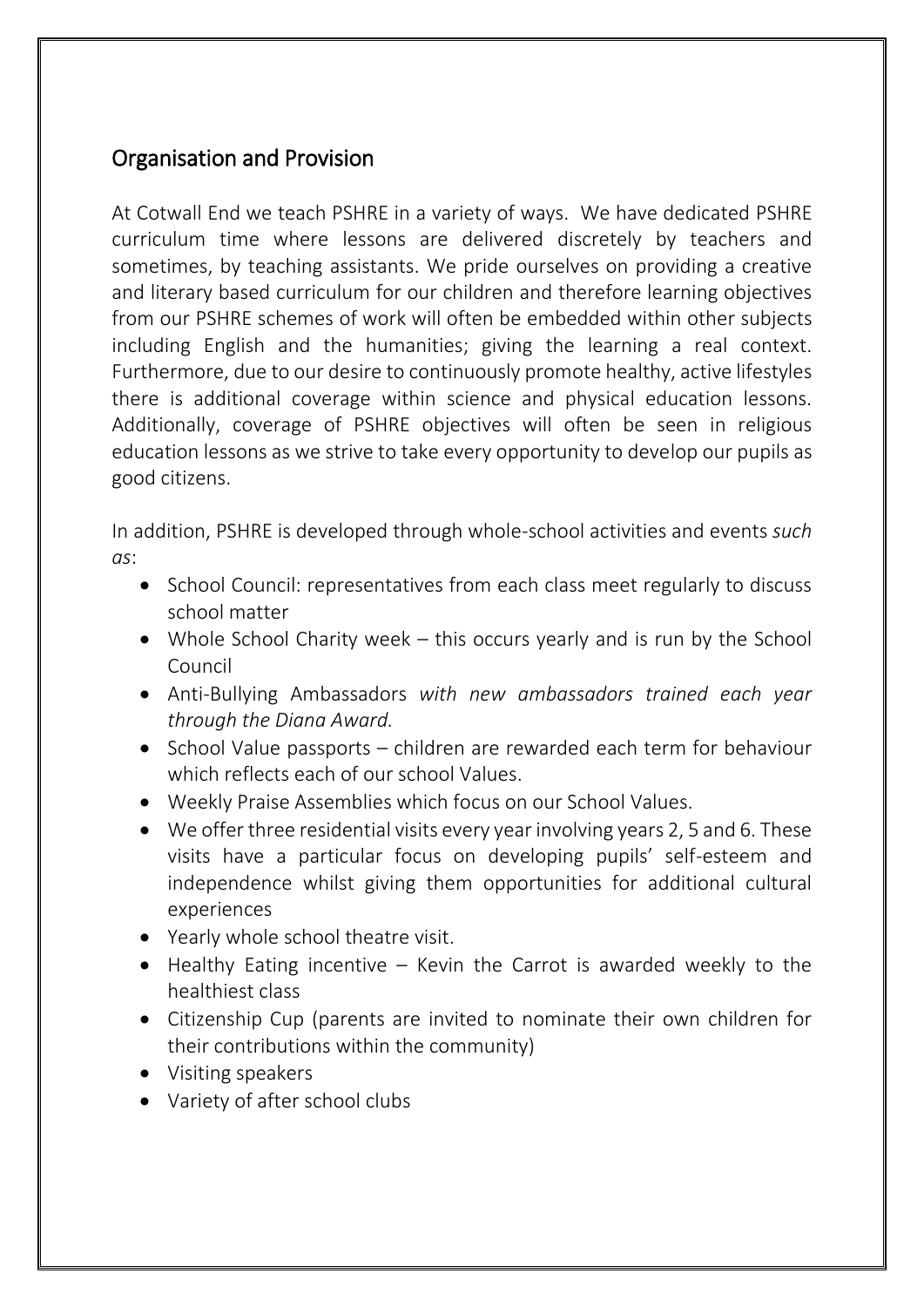### School Values and British Values

At Cotwall End our School Values are firmly embedded within the curriculum and form the basis of all that we do: Honesty, Kindness, Happiness, Bravery, Wisdom and Self-Belief. Each half term one value is focused upon discretely whilst continuously reinforcing and reminding the children of all our values.

We also ensure that we incorporate and respect all social, moral, spiritual and cultural issues; encouraging our children to think about their place within Britain as citizens. We include the five British Values (democracy, rule of law, individual liberty, mutual respect and tolerance of different faiths/beliefs) within all of our teachings to establish an effective and safe school environment.

#### Foundation Stage

In the Foundation Stage, PSHRE is taught as an integral part of the curriculum throughout the year. We relate the PSHRE aspects of the children's work to the areas of learning set out in the Foundation Stage guidance to develop a child's personal, emotional and social development. This is also supported through other areas of learning such as Knowledge and Understanding and Communication, Language and Literacy.

### Teaching PSHRE to children with special needs

At Cotwall End, we firmly believe that all pupils, regardless of their specific needs, must be part of PSHRE lessons, as it is an important part of developing healthy relationships with their peers. We respect pupils' starting points by providing learning opportunities that are matched to the individual needs of all children, including those who are higher ability or who have learning difficulties. When teaching PSHRE we consider the targets set for children in their Education Health and care Plan (EHCP), some of which may be directly related to PSHRE targets. For exceptionally able children, we provide additional opportunities to take responsibility, develop leadership skills, think creatively and use their talents for the good of the class or the wider community.

### Equality and Diversity

Cotwall End strives for the best outcomes for all pupils and therefore ensures that PSHRE education is accessible to every pupil. Teaching will always take into account the ability, age, readiness, religious and cultural background of our pupils and those with English as a second language, enabling all to fully access our provision, in accordance with the Equality Act 2010.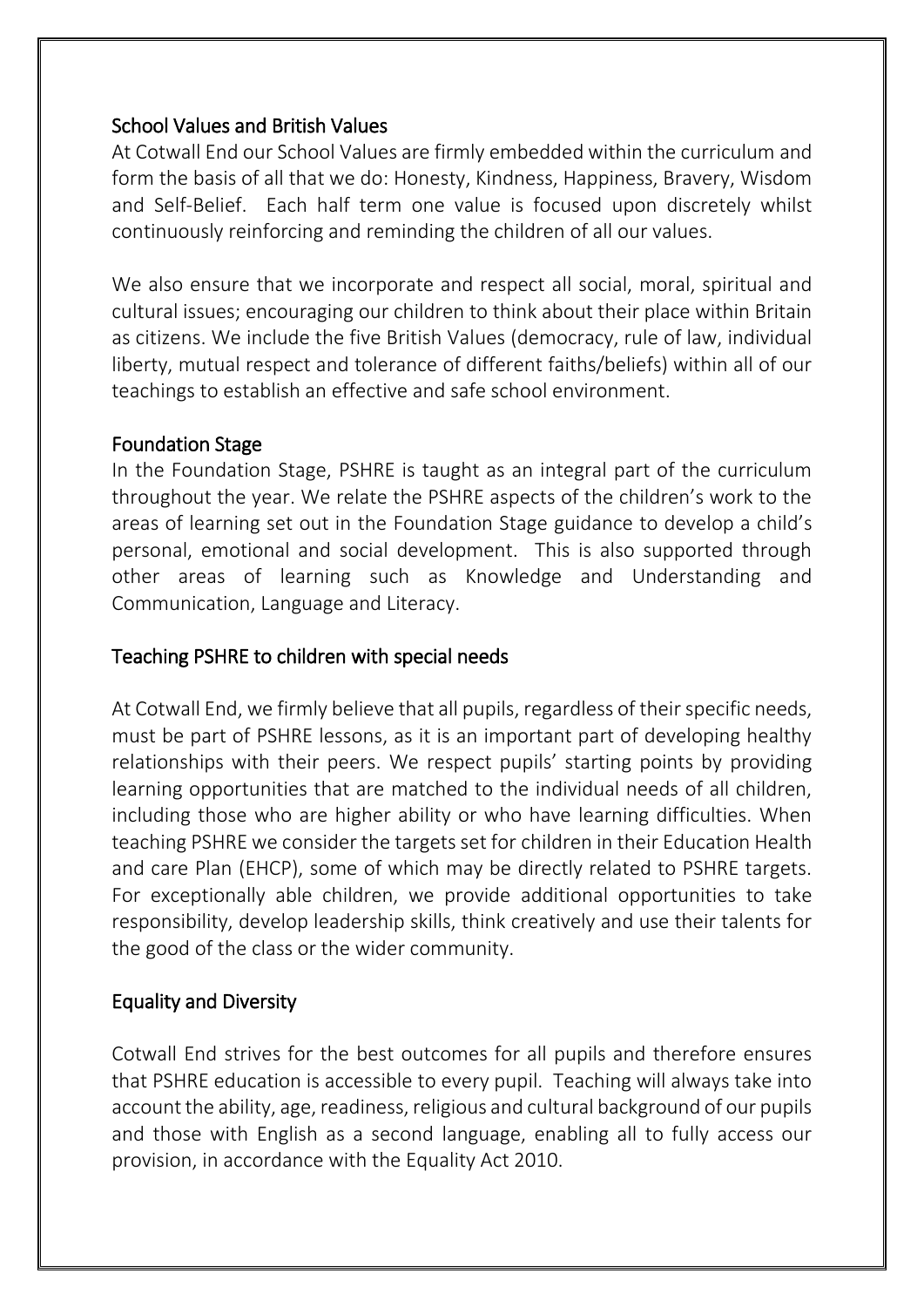### Creating a Safe and Supportive Learning Environment

As PSHRE education works within pupils' real life experiences, we believe it is essential to establish a safe learning environment. We create a safe and supportive environment by establishing ground rules for all of the children at the beginning of each lesson. Pupils should be reassured that if they have any personal concerns or wish to talk about any issue raised in the lesson, that they should feel comfortable asking their teacher about this. Teachers are encouraged to answer questions as factually as possible, drawing on their skills, discretion and knowledge from the curriculum in an age appropriate way. Teachers will use their judgement, knowledge of the cohort and 'read the room' before responding to sensitive questions. Teachers will consult with parents of individual children before responding if it is felt necessary. On occasions, pupils may be able to raise questions anonymously. If a safeguarding issue is raised or a disclosure is made staff will follow the school's safeguarding guidelines.

#### Language

Children should be introduced, at appropriate stages, to the correct language and terminology when discussing aspects of PSHRE. It is important that acceptable and unacceptable language and terminology is clarified. After initial discussion, the correct terms will be used at all times for teaching, therefore normalising the correct language for body parts, etc.

### Anti-bullying

The PSHRE policy complements the anti-bullying policy and learning during PSHRE lessons will overlap extensively with the work that we do in school on antibullying.

### PSHRE and Computing

Learning in PSHRE will overlap and compliment learning in Computing lessons, where children will develop a sense of global citizenship by safe use of the internet. E-safety has a very high profile in school and safe online behaviours are taught explicitly throughout the year, as well as being reinforced during antibullying workshops and whole-school 'drop down days'. Through discussion of safety and other issues related to electronic communication, the children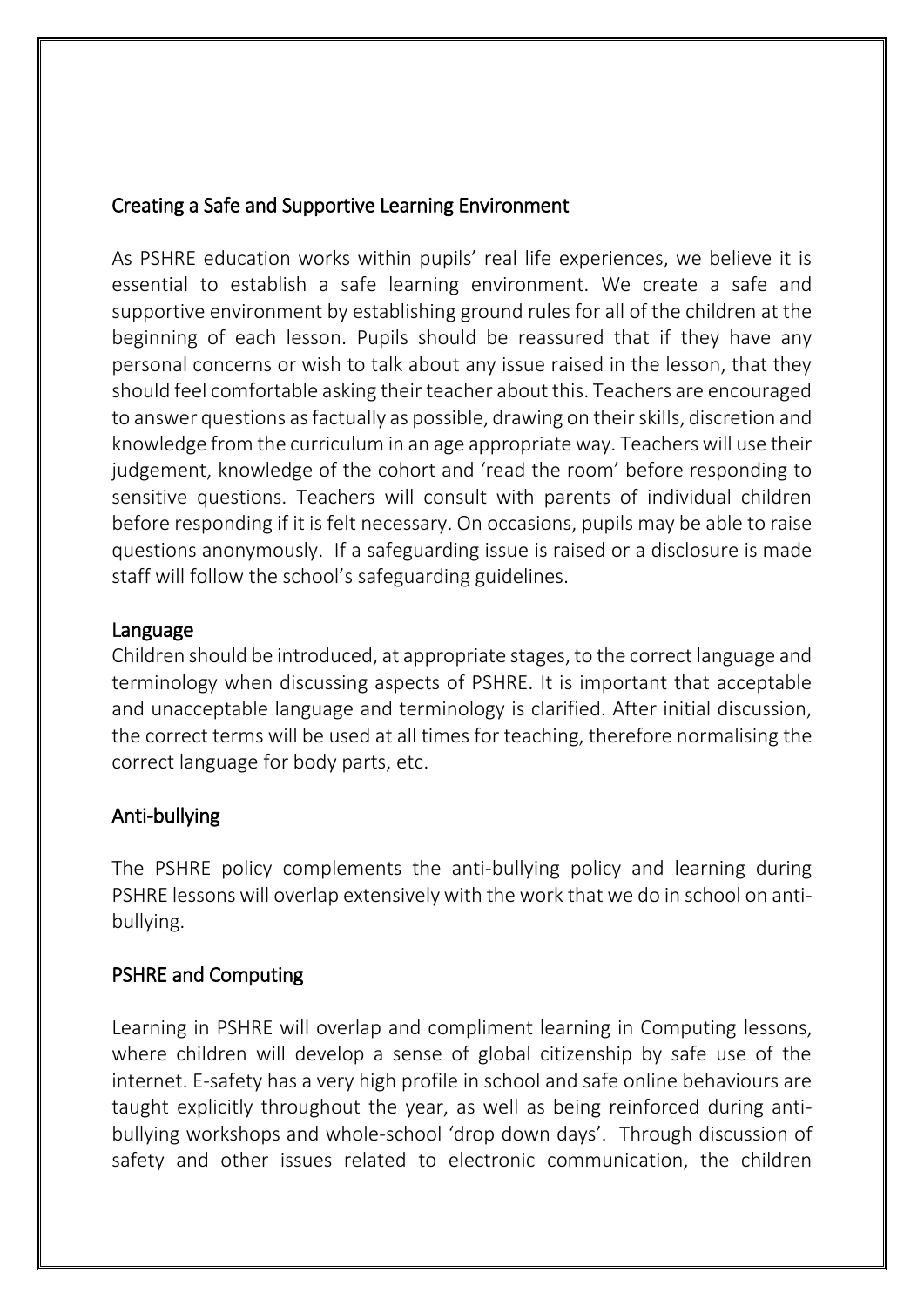develop their own view about the use and miscues of ICT, and they also gain an insight into the interdependence of ICT users around the world.

### Resources

Cotwall End is a member of the PSHE Association, a very informative and excellent website which is endorsed by the DfE and includes curriculum guidance, lesson plans, resources and CPD training.

### Monitoring, Reporting and Assessment

Whilst we understand that PSHRE cannot be assessed in the same manner we assess other subjects, we still believe that it is important to monitor pupil progress. In PSHRE there are two broad areas for assessment:

- Children's knowledge and understanding; for example, information of health, understanding of rules, understanding of health and safety procedures, and the meaning of ideas.
- How well children can use their knowledge and understanding in developing skills, attributes and attitudes; for example, through participating in discussions, group tasks and activities, managing conflict, making decisions and promoting positive relationships.

Assessment is primarily done through the use of skilled questioning, the content of discussions the children are involved in and the assessment of pupil's independent written responses. Children's work is marked in line with the school's marking policy.

The PSHRE Co-ordinator and SLT are responsible for monitoring the standards of children's work and the quality of teaching. Monitoring occurs throughout the year through learning walks, book trawls, pupil and staff discussions and pupil and staff questionnaires. Findings from monitoring are shared with SLT and used to inform future CPD for staff.

# Role of the Co-ordinator

The role of the PSHRE Co-ordinator involves:

- Being aware of the National Curriculum Programmes of Study for each key stage (and requirements for Foundation Stage);
- Tracking coverage and progression of skills across school;
- Ensuring there is a broad and balanced breadth of study;
- Auditing and sourcing appropriate resources